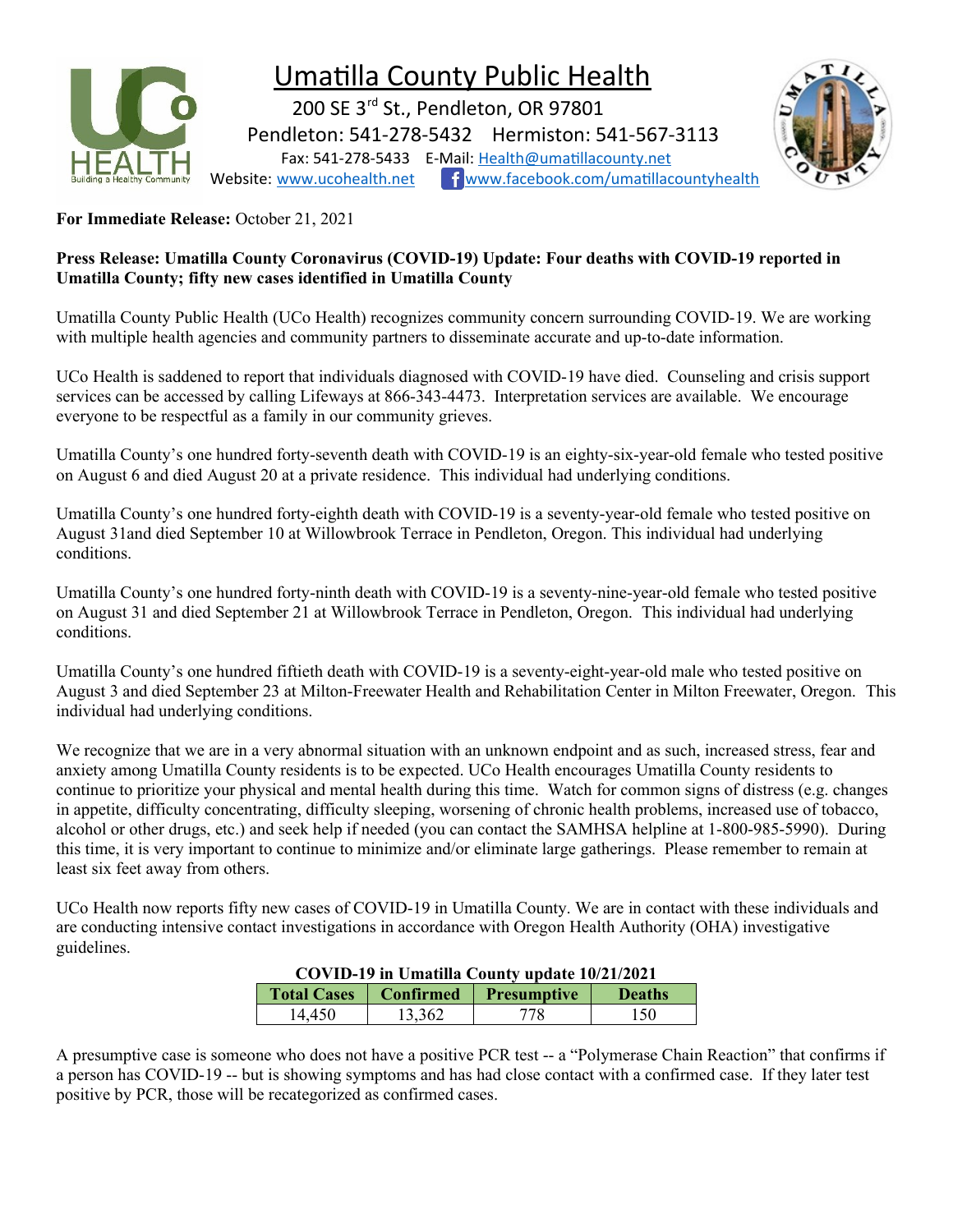

It is imperative that any person who is exhibiting symptoms of respiratory illness stay home. UCo Health continues to discover instances where individuals are continuing to work while sick. Now, more than ever, it is important for businesses to ensure that employees are not coming to work sick. Employees may feel internal and external pressure to work through mild illness. Businesses are encouraged to develop flexible leave policies to support employees who become ill and establish procedures for sending employees who are not feeling well home. Anyone who is exhibiting any symptoms of respiratory illness must stay home from work for 24-hours after all symptoms (fever, cough, shortness of breath, diarrhea, etc.) have resolved.

We are asking our Umatilla County residents to please call 211 with your questions regarding COVID-19. If you are exhibiting symptoms such as fever, cough, or shortness of breath, call your primary care provider FIRST to discuss the next steps. If you are experiencing a medical emergency, call 911.

COVID-19 does not target people of any certain race, ethnicity, country of origin or geographic location. Increased community spread of COVID-19 can occur anywhere in Umatilla County at any time.

We will continue to update our Umatilla County Public Health Facebook page as new information becomes available. County specific data is available on the Regional COVID-19 Data Dashboard and will be updated Monday-Friday. To access the Regional COVID-19 Data Dashboard, please visit:

[http://www.co.umatilla.or.us/health/COVID\\_Region9\\_Dashboard/](http://www.co.umatilla.or.us/health/COVID_Region9_Dashboard/?fbclid=IwAR0h4wkoBG5s9A_ZsuIOF-T2nJDh6-y7Edb5UDEXIZ3nkDCyZAGHQmkXVuQ). Please refer to the Oregon Health Authority and CDC COVID-19 websites for additional information.

**For media inquiries please contact: OHA Joint Information Center (JIC) staff UCo Health** 971-673-2097 **[health@umatillacounty.net](mailto:health@umatillacounty.net) [orcovid19.media@dhsoha.state.or.us](mailto:orcovid19.media@dhsoha.state.or.us)**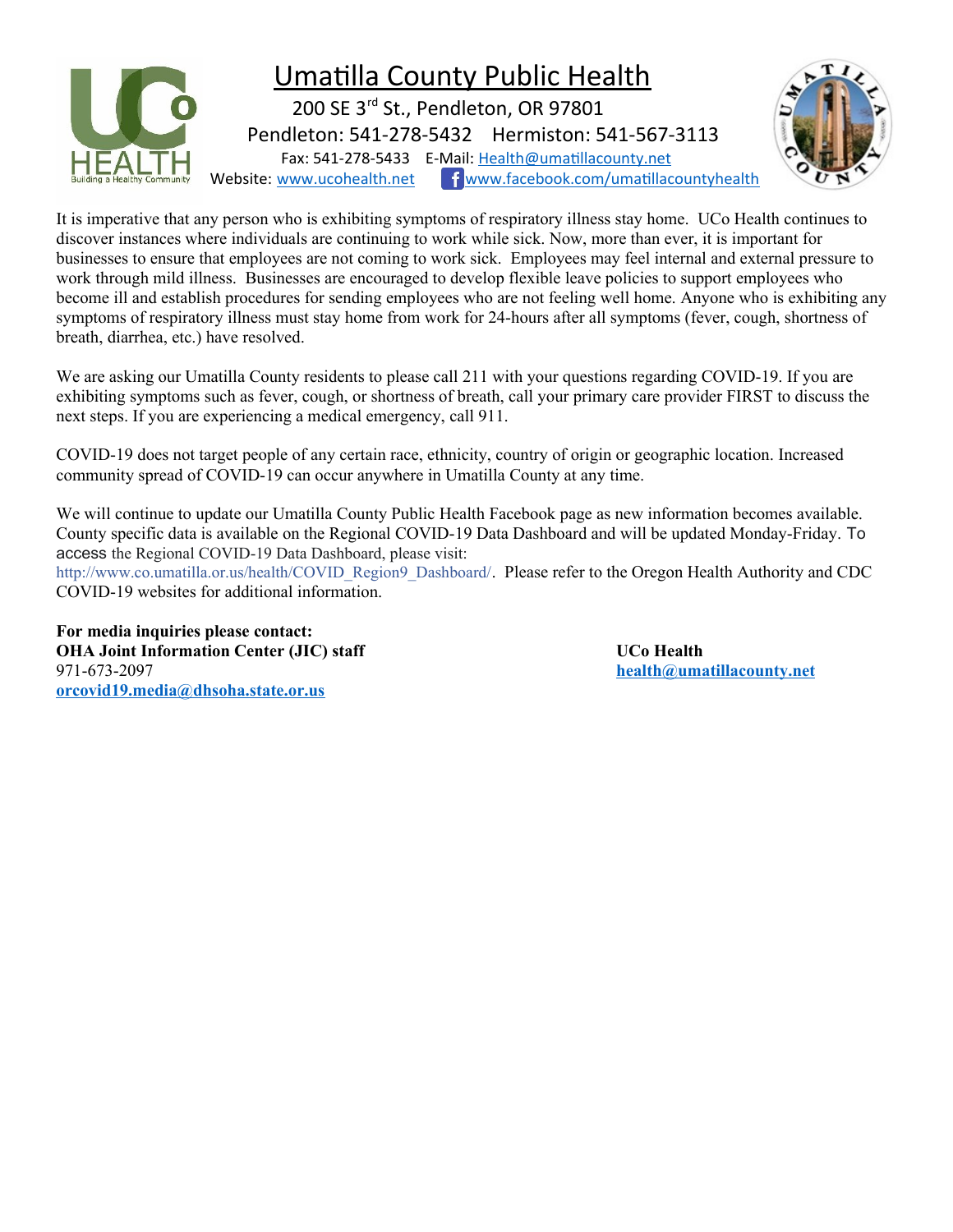

## Umatilla County Public Health

 200 SE 3rd St., Pendleton, OR 97801 Pendleton: 541-278-5432 Hermiston: 541-567-3113 Fax: 541-278-5433 E-Mail: [Health@umatillacounty.net](mailto:Health@umatillacounty.net) Website: [www.ucohealth.net](http://www.ucohealth.net/) f[www.facebook.com/umatillacountyhealth](http://www.facebook.com/umatillacountyhealth)



**Para publicación inmediata:** 21 de Octubre de 2021

**Comunicado de prensa: Actualización del coronavirus del condado de Umatilla (COVID-19): Cincuenta muertes con COVID-19 fueron reportados en el condado de Umatilla; cuatro casos nuevos han sido identificados en el condado de Umatilla**

El departamento de Salud Pública del Condado de Umatilla (UCo Health) reconoce la preocupación de la comunidad en torno a COVID-19. Nosotros estamos trabajando con múltiples agencias de salud y socios comunitarios para difundir información precisa y actualizada.

UCo Health le entristece informar que las personas diagnosticados con COVID-19 han fallecido. Se puede acceder a los servicios de asesoramiento y apoyo de crisis llamando a Lifeways al 866-343-4473. Los servicios de interpretación están disponibles. Alentamos a todos ser lo más respetuosos como una familia en lo que nuestra comunidad sufre.

La muerte ciento cuarenta y siete con COVID-19 en el condado de Umatilla es una mujer de ochenta y seis años que dio positivo el 6 de Agosto y murió el 20 de Agosto en una residencia privada. Este individuo tenia condiciones de salud subyacentes.

La muerte ciento cuarenta y ocho con COVID-19 en el condado de Umatilla es una mujer de setenta años que dio positivo el 31 de Agosto y murió el 10 de Septiembre en Willowbrook Terrace en Pendleton, Oregon. Este individuo tenia condiciones de salud subyacentes.

La muerte ciento cuarenta y nueve con COVID-19 en el condado de Umatilla es una mujer de setenta y nueve años que dio positivo el 31 de Agosto y murió el 21 de Septiembre en Willowbrook Terrace en Pendleton, Oregon. Este individuo tenia condiciones de salud subyacentes.

La muerte ciento cincuenta con COVID-19 en el condado de Umatilla es un hombre de setenta y ocho años que dio positivo el 3 de Augusto y murió el 23 de Septiembre en Milton-Freewater Heath and Rehabilitation Center en Milton-Freewater, Oregon. Este individuo tenia condiciones de salud subyacentes.

Reconocemos que estamos en una situación muy anormal con un punto final desconocido y, como tal, se espera un mayor estrés, miedo y ansiedad entre los residentes del condado de Umatilla. UCo Health anima a los residentes del condado de Umatilla a continuar priorizando su salud física y mental durante este tiempo. Observe los signos comunes de angustia (por ejemplo: cambios en el apetito, la dificultad para concentrarse, la dificultad para dormir, el empeoramiento de problemas de salud crónicos, el mayor uso de tabaco, el alcohol u otras drogas, etc.) y busque ayuda si es necesario (puede comunicarse con la línea de ayuda de SAMHSA al 1-800-985-5990). Durante este tiempo, es muy importante continuar minimizando y/o eliminando grandes reuniones. Recuerde permanecer al menos a seis pies de distancia de los demás.

UCo Health ahora informa cincuenta casos nuevos de COVID-19 en el Condado de Umatilla. Estamos en contacto con estas personas y estamos llevando a cabo investigaciones intensivas de contacto de acuerdo con las guías de investigación de la Autoridad de Salud de Oregón (OHA).

## **Actualización 21/10/2021 de COVID-19 en el Condado de Umatilla**

| <b>Casos Totales</b> | Confirmados | <b>Presuntos</b> | <b>Muertes</b> |
|----------------------|-------------|------------------|----------------|
| 14.450               | 3.672       |                  |                |

Un caso presunto es alguien que no tiene una prueba de PCR (reacción en cadena de la polimerasa) positiva, que confirma si una persona tiene COVID-19, pero muestra síntomas y ha tenido contacto cercano con un caso confirmado. Si luego dan positivo por PCR, se recategorizarán como casos confirmados.